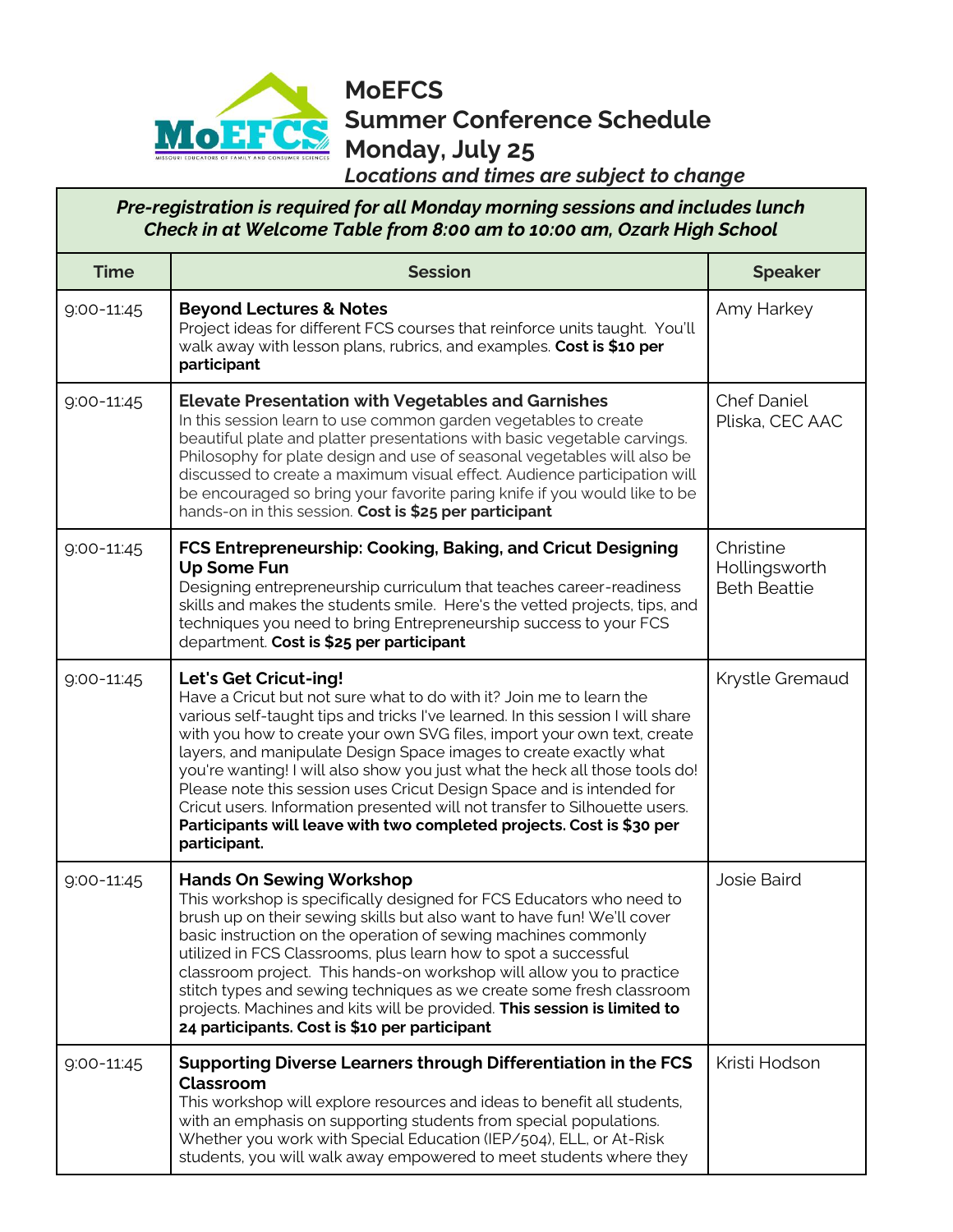|            | are. Cost is \$10 per participant.                                                                                                                                                                                                                                                                                                                                                                                                                                                                                                            |                                |
|------------|-----------------------------------------------------------------------------------------------------------------------------------------------------------------------------------------------------------------------------------------------------------------------------------------------------------------------------------------------------------------------------------------------------------------------------------------------------------------------------------------------------------------------------------------------|--------------------------------|
| 9:00-10:30 | <b>Let's Talk About ProStart!</b><br>This session will explore:<br>What is ProStart, advantages of offering ProStart, ProStart curriculum,<br>implementing ProStart in your building/district, professional<br>Development for ProStart educators, grants available, ServSafe<br>certifications, 2022-2023 updates and event schedule and answers to<br>your questions. Cost is \$10 per participant.                                                                                                                                         | Leone Herring                  |
| 11:45-1:30 | <b>New and Returning Teachers Luncheon</b><br>Are you new to teaching Family and Consumer Sciences? If so, this<br>session is for you! We will discuss places to find the answers to all of<br>your just getting started questions and give you a chance to meet<br>people who can help you throughout the year. Cost is \$35 per<br>participant.                                                                                                                                                                                             | <b>Beth Beattie</b>            |
|            | Lunch is provided in the cafeteria with all morning session registrations and will be<br>available from 12-1:00<br>For afternoon attendees who would like to add lunch, pre-registration is required                                                                                                                                                                                                                                                                                                                                          |                                |
| 12:00-1:30 | Vendor Fair-free to anyone registered for the MoACTE/MoEFCS Conference. Come<br>visit our sponsors!<br>Fellers Food Service Equipment/Restaurant Marketplace<br>Agriculture Education on the Move™ (a program of Missouri Farmers Care Foundation)<br><b>EVERFI</b><br>Missouri Restaurant Association<br>Show-Me-Dough Fundraising                                                                                                                                                                                                           |                                |
| 1:30-3:00  | SHIBORI: A Japanese technique of resist tie-dyeing<br>This session will focus on the Japanese technique of tie-dyeing called<br>Shibori. Shibori is one the oldest resist dyeing methods using indigo.<br>There's an infinite number of ways one can bind, fold, twist, or compress<br>cloth for shibori.<br>Join this session to add a hands-on element to your Apparel and<br>Textiles course when covering fabrics and fabric finishes. Participants<br>will complete and take tie-dye samples with them. Cost is \$35 per<br>participant. | Angela Amtower                 |
| 1:30-3:00  | <b>Making Learning Types of Fabrics Fun</b><br>Teach fabric properties as a hands-on activity, integrating math and<br>science skills. This session is offered at no charge.                                                                                                                                                                                                                                                                                                                                                                  | Amy Harkey                     |
| 1:30-3:00  | Fashion Illustration/Designing a Line Using Fashion Croquis<br>In this session you will learn how to utilize croquis for fashion<br>illustrations and how to develop a fashion line. These skills can be<br>incorporated in classroom projects and STAR events. Cost is \$35 per<br>participant, which includes illustration markers and a light board for<br>each participant to keep.                                                                                                                                                       | Lori Krug                      |
| 1:30-3:00  | <b>Lessons for All Ages</b><br>Do you ever struggle with how to differentiate lessons where you are<br>covering some of the same standards in multiple courses? You don't<br>want to lose students who may have taken one of your other classes,<br>but some standards you just have to teach at each level. You may even                                                                                                                                                                                                                     | Katie Mayberry &<br>Jane Poole |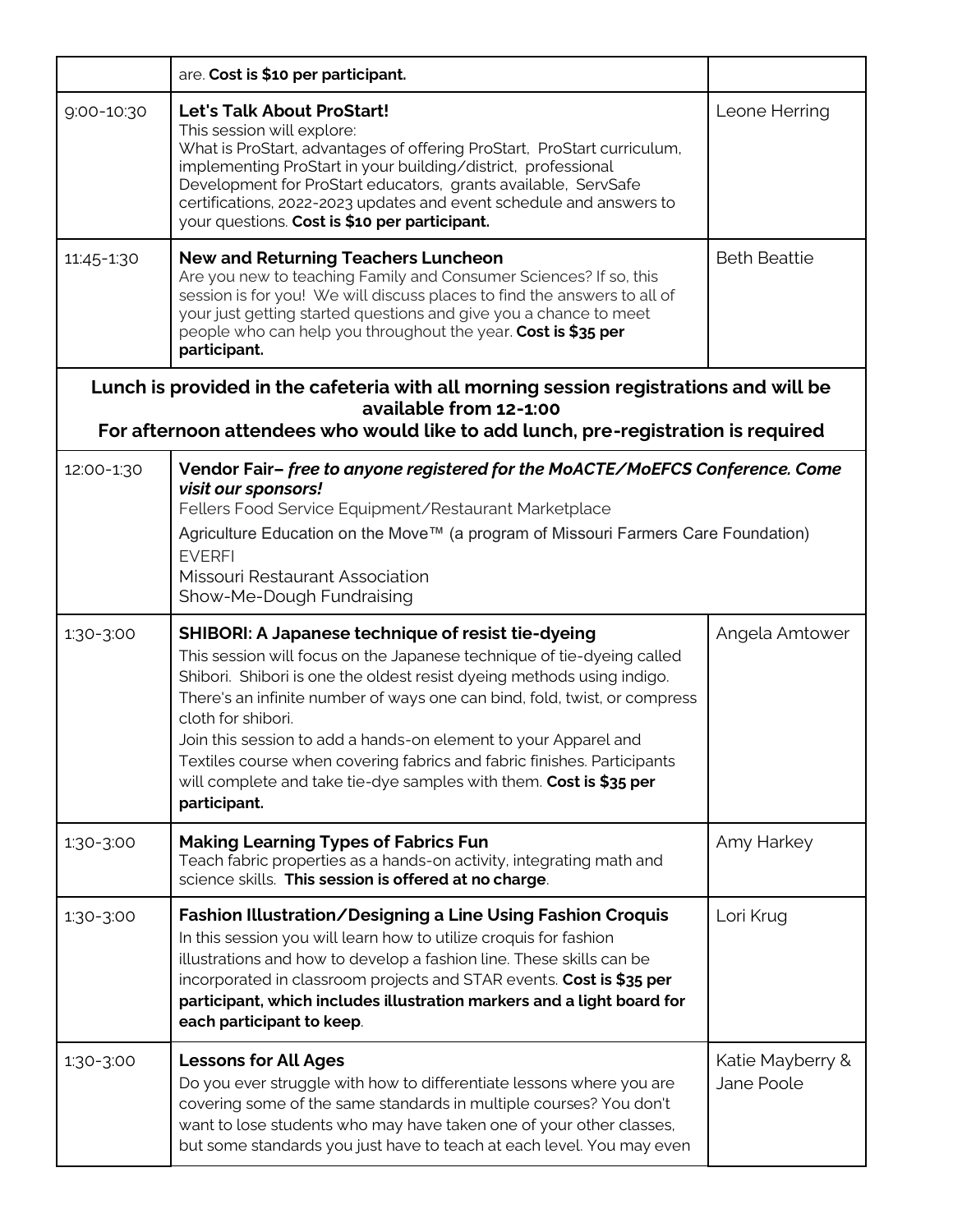|           | have a comprehensive class that covers some of the same standards as<br>other courses. Knowing where to start can be overwhelming. We are<br>here to help! In this session we are going to explore how to teach a<br>variety of standards in different ways and at both middle and high<br>school levels! This session is offered at no charge.                                                                                                                                                                                                                                                                                                                                                                                                                                                                                                                                                                                                                       |                                              |
|-----------|-----------------------------------------------------------------------------------------------------------------------------------------------------------------------------------------------------------------------------------------------------------------------------------------------------------------------------------------------------------------------------------------------------------------------------------------------------------------------------------------------------------------------------------------------------------------------------------------------------------------------------------------------------------------------------------------------------------------------------------------------------------------------------------------------------------------------------------------------------------------------------------------------------------------------------------------------------------------------|----------------------------------------------|
| 1:30-3:00 | Creating a Positive Climate and Culture in Your School and<br><b>Classroom</b><br>We will present ideas and strategies used within our building to create a<br>positive climate and culture. Here are some examples of what we plan<br>to include: resources that can be taken back to be immediately used,<br>strategies and activities for SEL, Intervention Contracts, Assessment<br>methods, annotated notes for monitoring student progress, engaging<br>methods of assessment, and gaming strategies for building knowledge<br>and team community (example: Gimkit). We will do this through<br>movement, stations, hands on activities, and discussions.<br>Examples could also include: campfire, analogies, starburst game, dollar<br>bill game, and various strategies we have learned from our coordinator<br>from adaptive schools. Participants will receive assorted materials to<br>keep; please bring a charged device. Cost is \$10 per participant. | Sarah Sutton<br>Jenny Cummins<br>Julie Gugel |
| 1:30-3:00 | <b>Interior Design Projects</b><br>Interested in discovering new projects for your Interior Design class?<br>Join me for a hands-on experience as we walk through different<br>projects that can be used for beginner, intermediate, or advanced level<br>courses. We will explore options that will best suit your students and<br>course, varying from large scale PBL projects to short mini-projects that<br>can be incorporated into any unit. Walk away with ready to go lesson<br>plans that are ready for the new school year! Participants will leave<br>with materials they can use to recreate the lessons in their classes.<br>Cost is \$15 per participant.                                                                                                                                                                                                                                                                                              | <b>Kailey Grapes</b>                         |
| 1:30-3:00 | <b>Creating Instructional Videos</b><br>Adobe Creative Cloud Express (formerly known as Adobe Spark) is a<br>free, multimedia tool for creating impressive and attractive multimedia<br>images and videos. Whether you are creating the content, or you want<br>students to create their own, this is an awesome tool with lots of<br>potential. In this session, you will learn to create your own content and<br>how to start using this cool resource with ready to use lesson ideas!<br>This session is offered at no charge.                                                                                                                                                                                                                                                                                                                                                                                                                                     | Darci Friberg                                |
| 1:30-3:00 | Addressing Special Needs in the FCS Classroom: Helping<br><b>Students Be Successful</b><br>How to address IEP's and 504s - simple, tried and true practices for the<br>FCS classroom. This session is offered at no charge                                                                                                                                                                                                                                                                                                                                                                                                                                                                                                                                                                                                                                                                                                                                            | Suzie<br>Dudenhoeffer                        |
| 1:30-3:30 | 4 Square Handbag Project<br>The 4-Square Handbag project was created to refine and develop skills<br>for the instructor and students. The design and construction of this<br>handbag was created to use industry concepts, terminology and skills.<br>This project can be created in the classroom by using the written<br>pattern to help students with reading instructions following industry<br>terminology. A helpful video tutorial is also available on my website for                                                                                                                                                                                                                                                                                                                                                                                                                                                                                         | Dawn Sommers                                 |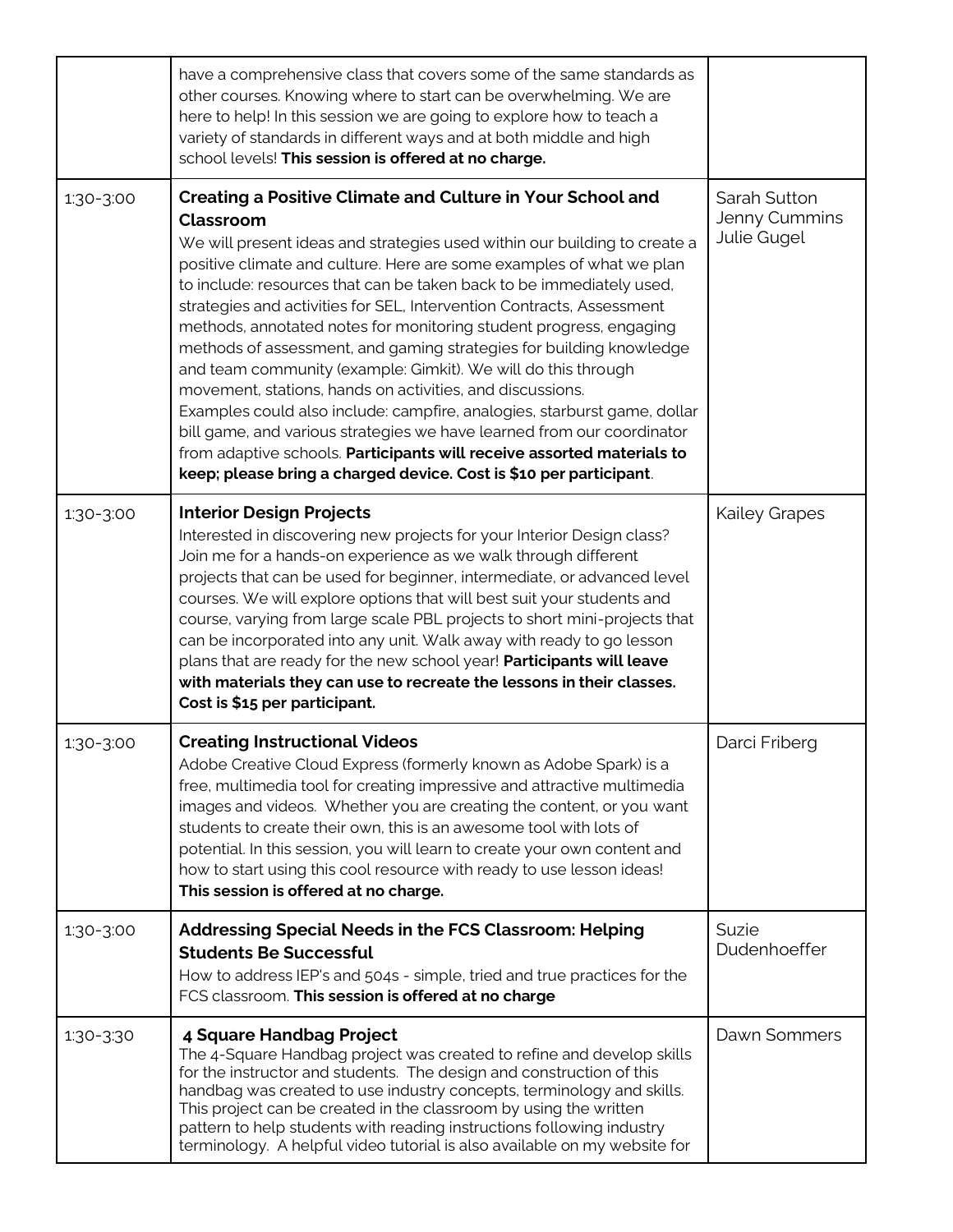| instructors and students to view. This hands-on workshop will give the<br>instructor confidence and helpful suggestions when using the project in<br>their classroom. Participants will need to bring a sewing kit. This session<br>is limited to 24 participants. Cost is \$30 per participant. Participants<br>will complete and take the handbag with them. |  |
|----------------------------------------------------------------------------------------------------------------------------------------------------------------------------------------------------------------------------------------------------------------------------------------------------------------------------------------------------------------|--|
|----------------------------------------------------------------------------------------------------------------------------------------------------------------------------------------------------------------------------------------------------------------------------------------------------------------------------------------------------------------|--|

# **Tuesday, July 26**

## *All MoACTE meetings and MoACTE Conference Registration are held at the Oasis Hotel & Convention Center, 2546 N. Glenstone Ave., Springfield.*

# **All MoEFCS events on Tuesday will be held at The Barley House at Moontown Crossing, 3060 N. Kentwood Avenue, Springfield, MO 65803**

7:00 a.m. - 3:00 p.m. Missouri ACTE Conference Registration & Exhibits Open Oasis Hotel & Convention Center - Grand Ballroom

8:00-9:30 a.m. - Missouri ACTE Opening Session (Paradise Ballroom)

### 10:00 a.m.- 11:00 a.m.

- o MoEFCS Business Meeting
	- **The Barley House at Moontown Crossing, 3060 N Kentwood Ave, Springfield, MO** 65803
	- **•** Debra Price-Scheppmann, MoEFCS President, presiding

### 11:00a.m.- 12:30 p.m.

### o **Awards Luncheon** Pre Registration Required

- **The Barley House at Moontown Crossing, 3060 N Kentwood Ave, Springfield, MO** 65803
- Included with MoEFCS Conference Registration; catered by Bambino's Cafe'

1:00-4:00 - Missouri ACTE afternoon sessions (Oasis) Click here for session times and descriptions

4:30 - 6:30 - MOACTE Awards Reception/New Professionals

The Barley House at Moontown Crossing, 3060 N Kentwood Ave, Springfield, MO 65803

7:00 p.m.-9:00 p.m..

[Pre Registration Required](https://web.acteonline.org/ACTE/Contacts/Sign_In.aspx?ReturnUrl=%2fACTE%2fSSO_Login.aspx%3fReturnURL%3dhttps%253a%252f%252fiweb.acteonline.org%252fLogIn%252flogin.aspx%253fReturnUrl%253d%25252fConference%25252fRegistrationProcessOverview.aspx%25253fId%25253d195%2526Id%253d195&RedirectOnlogin=true)

- o **Murder Mystery Networking Dinner - A Taste of Mystery!**
	- **The Barley House at Moontown Crossing, 3060 N Kentwood Ave, Springfield, MO** 65803; Fee \$25; pre registration required.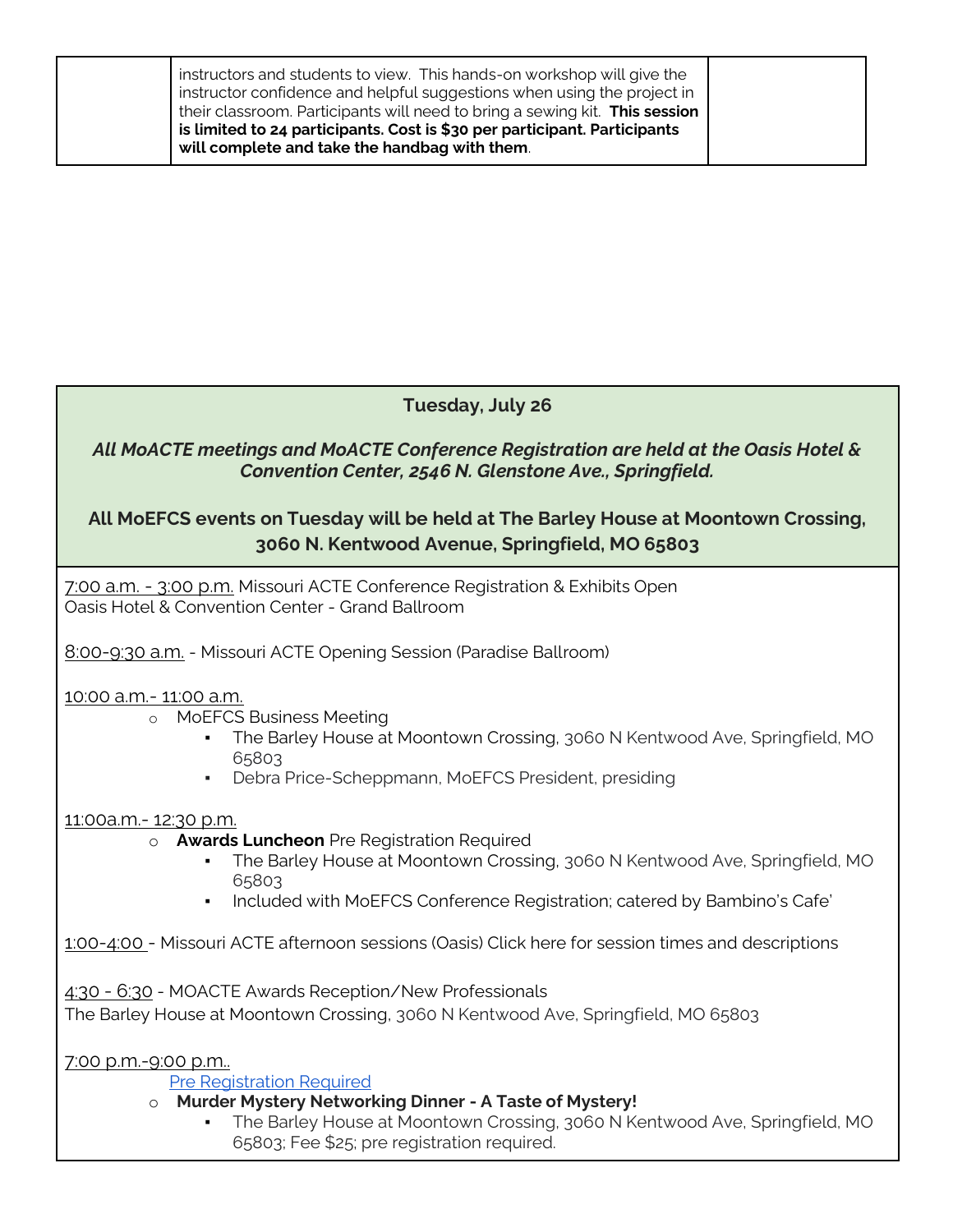| Join your MoEFCS professionals for a fun-filled evening full of networking           |
|--------------------------------------------------------------------------------------|
| opportunities! Includes dinner, fellowship, and a bit of mystery as we work together |
| to solve this vintage Napa Valley mystery!                                           |

| <b>Wednesday, July 27</b><br>For resources from Wednesday's sessions, click on the title link to be taken to the speaker<br>resource page with more information and session resources.<br>(Links will be added once they become available.) |                                                                                                                                                                                                                                                                                                                                                                                                                                                                                                                                                                                                                                                                                                                                                                          |                                             |
|---------------------------------------------------------------------------------------------------------------------------------------------------------------------------------------------------------------------------------------------|--------------------------------------------------------------------------------------------------------------------------------------------------------------------------------------------------------------------------------------------------------------------------------------------------------------------------------------------------------------------------------------------------------------------------------------------------------------------------------------------------------------------------------------------------------------------------------------------------------------------------------------------------------------------------------------------------------------------------------------------------------------------------|---------------------------------------------|
| <b>Time</b>                                                                                                                                                                                                                                 | <b>Session</b>                                                                                                                                                                                                                                                                                                                                                                                                                                                                                                                                                                                                                                                                                                                                                           | <b>Speaker</b>                              |
| 8:30-9:00                                                                                                                                                                                                                                   | MoEFCS 2021-2022 Board Meeting                                                                                                                                                                                                                                                                                                                                                                                                                                                                                                                                                                                                                                                                                                                                           | Debra Price-<br>Scheppmann                  |
| 9:15-10:00                                                                                                                                                                                                                                  | <b>Coffee with Theresa-DESE Updates</b>                                                                                                                                                                                                                                                                                                                                                                                                                                                                                                                                                                                                                                                                                                                                  | <b>DESE Staff</b>                           |
| 10:10-11:00                                                                                                                                                                                                                                 | <b>Fast Fashion</b><br>Fast Fashion is a hot topic today and understanding all sides and<br>aspects of this issue is important for not only ourselves, but the<br>minds of students. Our clothing purchases and habits have<br>drastically changed over the decades and Fast Fashion was created<br>based on those buying habits. I will walk through Fast Fashion and<br>give the instructors a PPT that can be used in the classroom to use<br>for their students.                                                                                                                                                                                                                                                                                                     | <b>Dawn Sommers</b>                         |
| 10:10-11:00                                                                                                                                                                                                                                 | <b>Creating Elegant Popular Pastries with Pate au Choux</b><br>recipes from Pastry & Dessert Techniques by Chef Daniel<br><b>Pliska CEC AAC</b><br>Made with only five ingredients this classic French pastry dough is<br>used to make Eclairs, Cream Puffs, and many other elegant pastry<br>café favorites. In the first part of this two-part session learn how to<br>prepare, pipe, and bake four different classic shapes and how to<br>make pastry cream and buttercream used for filling the pastries.<br>In the second session learn how to create chocolate ganache and<br>Chantilly cream to fill, glaze and garnish the baked choux pastries.<br>The pastries that will be demonstrated are Chocolate eclairs, Paris<br>Brest, Cream Puffs, and Pastry Swans. | <b>Chef Daniel Pliska</b><br><b>CEC AAC</b> |
| 10:10-11:00                                                                                                                                                                                                                                 | <b>Making The Case For Parenting Education</b><br>This presentation will lay out the case for the need to make<br>parenting education a priority in our high schools. We will discuss the<br>knowledge gained from the ACEs (Adverse Childhood Experiences)<br>study. There will be an updated discussion about legislation, in<br>Missouri, to mandate parenting education.                                                                                                                                                                                                                                                                                                                                                                                             | <b>Rene Howitt</b><br>COPE <sub>24</sub>    |
| 10:10-11:00                                                                                                                                                                                                                                 | <b>Getting Started with FCCLA</b><br>Getting started with FCCLA doesn't have to be scary! Come get<br>some basic information about how to get started as an advisor, how<br>to get students involved, and how to utilize FCCLA resources to                                                                                                                                                                                                                                                                                                                                                                                                                                                                                                                              | <b>Debra Price-</b><br>Scheppmann           |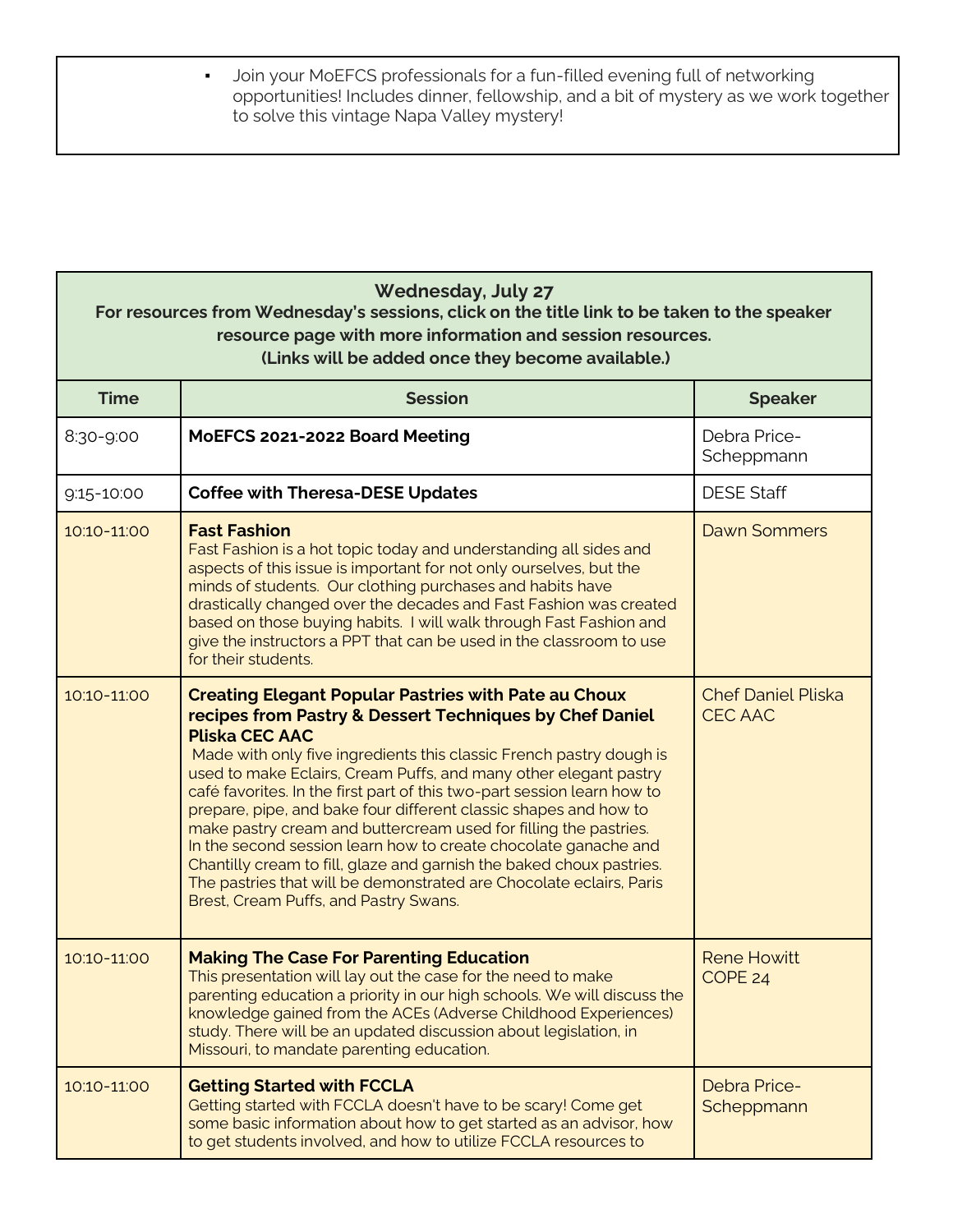|             | streamline your efforts.                                                                                                                                                                                                                                                                                                                                                                                                                                                                                                                                                                                                                                                                                                                                                                                                                                    |                                      |
|-------------|-------------------------------------------------------------------------------------------------------------------------------------------------------------------------------------------------------------------------------------------------------------------------------------------------------------------------------------------------------------------------------------------------------------------------------------------------------------------------------------------------------------------------------------------------------------------------------------------------------------------------------------------------------------------------------------------------------------------------------------------------------------------------------------------------------------------------------------------------------------|--------------------------------------|
| 10:10-11:00 | <b>Navigating DESE Paperwork--It's Easier Than You Think!</b><br>Would you like grant funding but don't know where to begin? What's<br>the difference between the FV2 form and the FV4? What is an LEA?<br>When do I need to complete a program approval form? What does<br>CCQI stand for and what does it have to do with me? For answers to<br>all of these questions, samples of completed forms, tips on how to<br>avoid having to resubmitting forms, and more, attend this session led<br>by Theresa Struemph, Director of Family Consumer Sciences and<br>Human Services education in Missouri. You might even find out<br>about funding opportunities that you never knew were available.                                                                                                                                                          | <b>Theresa Struemph</b>              |
| 10:10-11:00 | <b>Nutrition &amp; Wellness Learning Activities</b>                                                                                                                                                                                                                                                                                                                                                                                                                                                                                                                                                                                                                                                                                                                                                                                                         | Jordan Belcher                       |
| 10:10-11:00 | "LIVE" Missouri Education Challenge Session I<br>We will be hosting a LIVE Education Challenge during these two<br>Wednesday, MO FCS Sessions. Bring a pencil and your knowledge of<br>textiles, sewing, embroidery, serging, quilting, AccuQuilt and Baby<br>Lock to this fast-paced workshop. Complete as many self-guided<br>stations and accumulate as many points as you are able. The 3 FCS<br>Educators that score the most points will win machines. To create a<br>fair competition for both sessions, we will utilize the same Station<br>Categories but modify the specifics for the answer sheets. Each<br>Education Challenge participant will also receive a goodie bag (from<br>B-Sew Inn and our vendor sponsors) at the end of their session.<br>Participation is limited to one session per educator and a<br>maximum of 30 participants. | <b>Josie Baird</b>                   |
| 10:10-11:00 | <b>Focus on the Family's Health</b><br>In this session, participants will learn how to get students moving via<br>a "Cruise for Clues" activity about The 2020-2025 Dietary Guidelines<br>and "Help Jim" (interactive case study) survive, make better choices<br>so he can get back to his family.                                                                                                                                                                                                                                                                                                                                                                                                                                                                                                                                                         | <b>Kim Graybill</b>                  |
| 10:10-11:00 | <b>Teach &amp; Train</b><br>Ever wanted another professional to show how they layout their<br>Teach and Train program? Here's my curriculum, evaluations, and<br>dual credit opportunities available at Montgomery County.                                                                                                                                                                                                                                                                                                                                                                                                                                                                                                                                                                                                                                  | <b>Beth Beattie</b>                  |
| 10:10-11:00 | <b>AHHHH! Teacher Tips for Organizing and Surviving!</b><br>As a new-ish teacher with ADHD, sometimes staying organized and<br>on top of everything feels like a losing battle! Over time, I've<br>managed to find some tips and tricks that have helped me stay sane<br>and actually appear somewhat competent, and I'd love to share<br>those with you!                                                                                                                                                                                                                                                                                                                                                                                                                                                                                                   | <b>April Gramenz</b>                 |
| 11:10-12:00 | <b>Blocks, Patterns, &amp; Slopers</b><br>Understanding how basic Blocks and Slopers are used in the industry<br>will help prepare our students for a career in the apparel/fashion<br>industry. This session will also go over the components and<br>markings on basic patterns that are used at the development stage.<br>This will also help our students in the FCCLA STAR event of Fashion<br>Design, with the appropriate markings on their competition patterns.                                                                                                                                                                                                                                                                                                                                                                                     | Dawn Sommers                         |
| 11:10-12:00 | <b>Creating Elegant Popular Pastries with Pate au Choux</b><br>recipes from Pastry & Dessert Techniques by Chef Daniel<br><b>Pliska CEC AAC</b>                                                                                                                                                                                                                                                                                                                                                                                                                                                                                                                                                                                                                                                                                                             | <b>Chef Daniel Pliska</b><br>CEC AAC |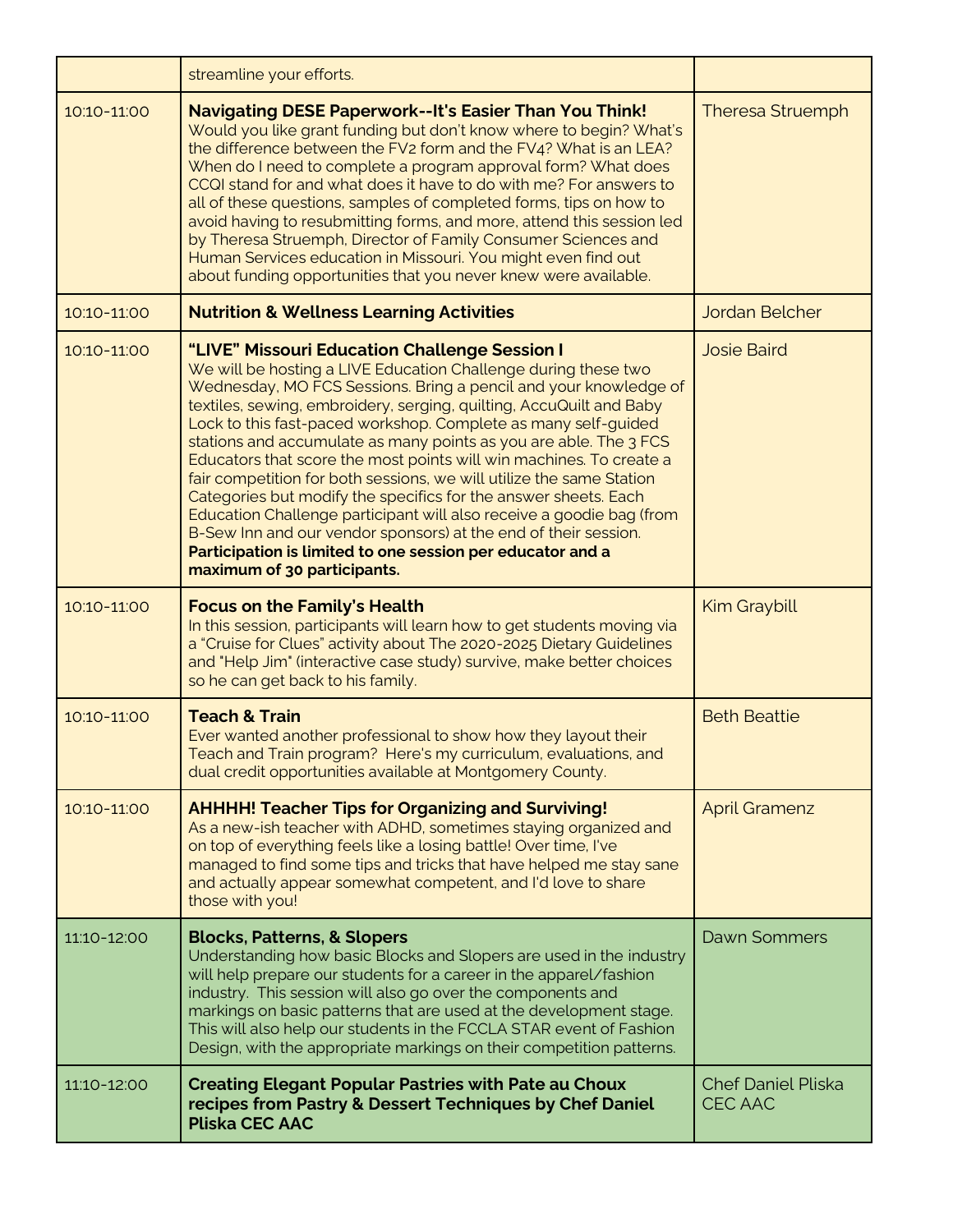|             | Learn how to create chocolate ganache and Chantilly cream to fill,<br>glaze and garnish the baked choux pastries from session 1. The<br>pastries that will be demonstrated are Chocolate eclairs, Paris Brest,<br>Cream Puffs, and Pastry Swans.                                                                                                                                                                                                                                                                                                                                                                                                                                                                                                                                                                                                             |                                    |
|-------------|--------------------------------------------------------------------------------------------------------------------------------------------------------------------------------------------------------------------------------------------------------------------------------------------------------------------------------------------------------------------------------------------------------------------------------------------------------------------------------------------------------------------------------------------------------------------------------------------------------------------------------------------------------------------------------------------------------------------------------------------------------------------------------------------------------------------------------------------------------------|------------------------------------|
| 11:10-12:00 | <b>STAR Events Panel</b><br>Come get your questions answered and hear our tips and tricks to<br>make your STAR Events successful. (More detail can be added when<br>panelists determine what examples they will bring)                                                                                                                                                                                                                                                                                                                                                                                                                                                                                                                                                                                                                                       | Debra Price-<br>Scheppmann         |
| 11:10-12:00 | Ready to Teach FCS but Don't Know Where to Start?<br>If you are new to FCS education then this is the session for you!<br>Come visit with Theresa Struemph, Director of Family Consumer<br>Sciences and Human Services education, as well as with others that<br>were in the same boat as you. This will be a panel discussion on<br>topics such as how to get started with FCCLA, due dates you need to<br>know about throughout the year, how to sign up for the listsery, what<br>resources are available, coursework needed for certification,<br>professional development opportunities and more.                                                                                                                                                                                                                                                       | <b>Theresa Struemph</b>            |
| 11:10-12:00 | <b>Personal Finance Resources with Next Gen Personal Finance</b><br>Whether you teach a stand-alone personal finance course or<br>embed financial education into other courses, tons of fully<br>developed units, lessons, games and resources are available<br>free of charge. Come learn more about Next Gen Personal<br>Finance and successful implementation strategies.                                                                                                                                                                                                                                                                                                                                                                                                                                                                                 | Darci Friberg &<br>Christy Johnson |
| 11:10-12:00 | "LIVE" Missouri Education Challenge Session II<br>We will be hosting a LIVE Education Challenge during these two<br>Wednesday, MO FCS Sessions. Bring a pencil and your knowledge of<br>textiles, sewing, embroidery, serging, quilting, AccuQuilt and Baby<br>Lock to this fast-paced workshop. Complete as many self-guided<br>stations and accumulate as many points as you are able. The 3 FCS<br>Educators that score the most points will win machines. To create a<br>fair competition for both sessions, we will utilize the same Station<br>Categories but modify the specifics for the answer sheets. Each<br>Education Challenge participant will also receive a goodie bag (from<br>B-Sew Inn and our vendor sponsors) at the end of their session.<br>Participation is limited to one session per educator and a<br>maximum of 30 participants. | <b>Josie Baird</b>                 |
| 11:10-12:00 | <b>Teen Pregnancy &amp; Contraception Effectiveness Games</b><br>In this session, participants will learn how to engage students as they<br>learn about the effectiveness of using and not using contraception<br>via interactive games and activities.                                                                                                                                                                                                                                                                                                                                                                                                                                                                                                                                                                                                      | Kim Graybill                       |
| 11:10-12:00 | <b>Surviving Your First Year of Teaching</b><br>This session is designed to help prepare teachers for a successful<br>first year of teaching! Topics covered include: syllabus building, your<br>first week of school, an IEP crash course, a guide for running labs,<br>resources for lesson planning, and overall tips for success you can<br>use each day in your classroom.                                                                                                                                                                                                                                                                                                                                                                                                                                                                              | <b>Hannah Heller</b>               |
| 11:10-12:00 | Incorporating Community Service/ Lead4Change Into Your<br><b>Class or Club</b><br>Step by step guide to teaching your students 21st Century Skills<br>through community service.                                                                                                                                                                                                                                                                                                                                                                                                                                                                                                                                                                                                                                                                             | <b>Tiffany Replogle</b>            |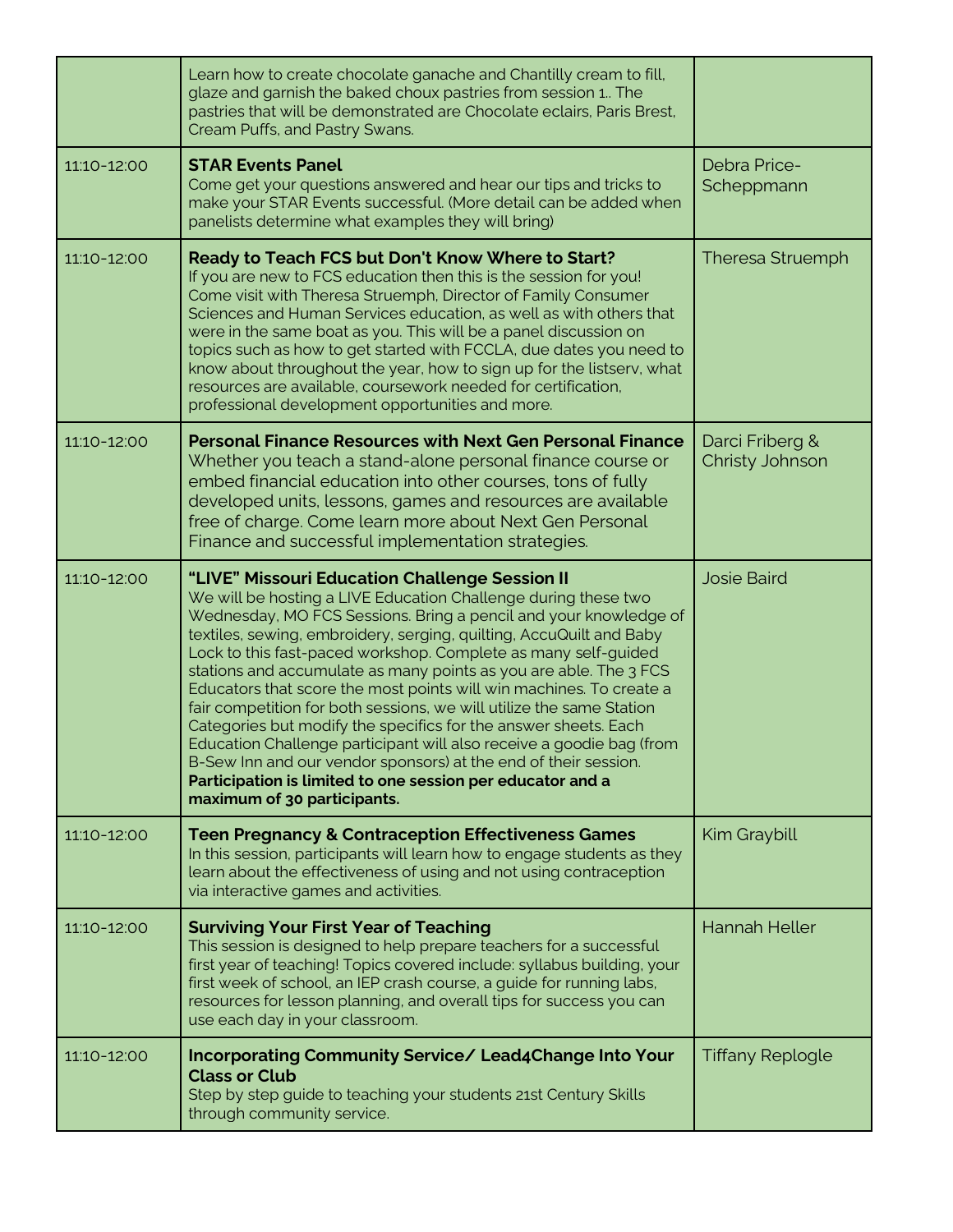| 12:15-1:00    | Networking Luncheon; included with registration fee--all<br>are invited to attend.                                                                                                                                                                                                                                                                                                                                                                                                                                                                        |                                     |
|---------------|-----------------------------------------------------------------------------------------------------------------------------------------------------------------------------------------------------------------------------------------------------------------------------------------------------------------------------------------------------------------------------------------------------------------------------------------------------------------------------------------------------------------------------------------------------------|-------------------------------------|
| $1:10 - 2:00$ | <b>Fashion Design &amp; Merchandising Portfolio</b><br>A semester project in one sitting! Join me as I take you through a<br>semester-long portfolio project that's organized using Google Sites.<br>In this session we will explore various fashion, design, and<br>merchandising topics and learn how to build a Google Website!                                                                                                                                                                                                                        | Nicole McFadden                     |
| $1:10 - 2:00$ | Foods Labs-Where do I begin?<br>Are you struggling to find a good lab management system?<br>Unsure of how to grade labs or fit them into your class<br>periods? Help is here! In this concurrent session we'll cover<br>lab planning, management and grading for all levels of<br>culinary classes. This session is just what you need to get you<br>on the right track.                                                                                                                                                                                  | Lori Krug                           |
| $1:10 - 2:00$ | <b>Best Practices in Personal Development and Relationship</b><br><b>Skills</b><br>Let's explore some go-to activities, practices, and projects for any<br>course covering any content related to character building and<br>relationships strengthening. We will explore a wide range of<br>instructional techniques for guiding class discussions that get<br>EVERYONE to participate. Then, we will look at engaging activities<br>and projects related to multiple areas in personal development,<br>relationship building, and even community issues. | <b>Kailey Grapes</b>                |
| $1:10 - 2:00$ | <b>Advising 101</b><br>Overwhelmed with starting an FCCLA chapter, you<br>just want to build a stronger chapter, or just need help and managing<br>the FCCLA chaos? Learn new ways to manage your chapter, grow<br>your membership, and get your members active by attending this<br>session on FCCLA programs, projects, and management.                                                                                                                                                                                                                 | Kristi Christy                      |
| $1:10 - 2:00$ | A Positive Teacher Makes a Difference<br>We will share ways to stay positive during a school year. We will<br>demonstrate how and why they work!                                                                                                                                                                                                                                                                                                                                                                                                          | Sandy Pizzo & Suzie<br>Dudenhoeffer |
| $1:10 - 2:00$ | <b>Education Essentials</b><br>The PSRS/PEERS Education Essentials presentation is designed to<br>educate and inform you of the advantages your membership<br>provides you and your loved ones right now and during the<br>remainder of your lifetime. Important information you should be<br>aware of when considering retirement includes retirement eligibility,<br>calculating benefits, the types of benefit plans PSRS offers,<br>purchasing service and how to plan ahead for retirement will be<br>covered in this presentation.                  | Amanda Wooten<br><b>PSRS</b>        |
| $1:10 - 2:00$ | <b>Successful Classroom Management and Expectations</b><br>Strategies for keeping students accountable, respectful and<br>successful in your classroom. How to set clear and reasonable<br>expectations.                                                                                                                                                                                                                                                                                                                                                  | Liane Hager                         |
| $1:10 - 2:00$ | Incorporating the 4 C's with FAM Favorites<br>In this session, ready to use lessons and projects, around a variety of<br>family concepts, will be demonstrated and provided that will engage<br>students as they utilize and apply the 4 C's: Collaboration,                                                                                                                                                                                                                                                                                              | Kim Graybill                        |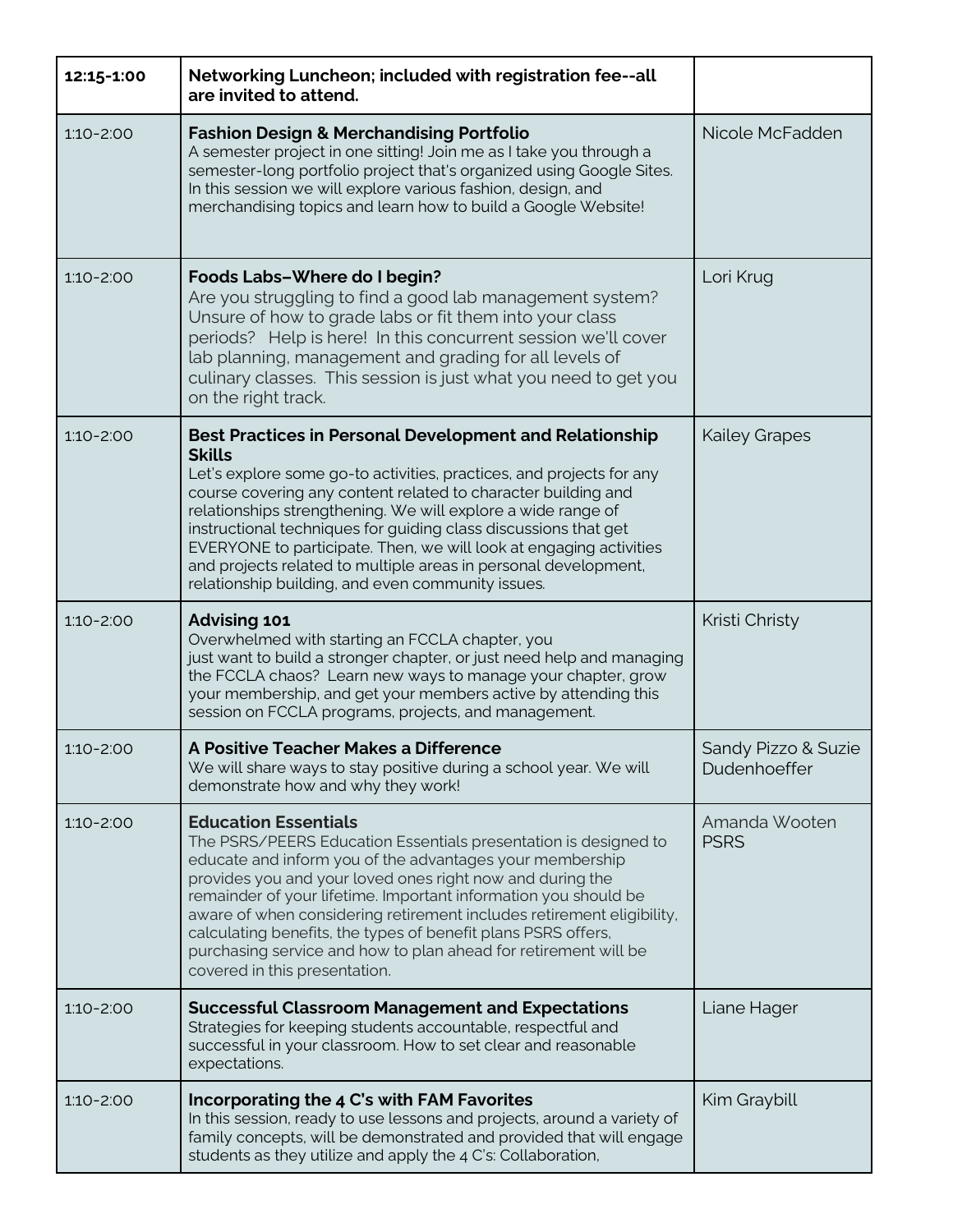|               | Communication, Critical Thinking & Creativity.                                                                                                                                                                                                                                                                                                                                                                                                                                                                                |                                                                             |
|---------------|-------------------------------------------------------------------------------------------------------------------------------------------------------------------------------------------------------------------------------------------------------------------------------------------------------------------------------------------------------------------------------------------------------------------------------------------------------------------------------------------------------------------------------|-----------------------------------------------------------------------------|
| $1:10 - 2:00$ | <b>Dual Credit Programs Panel Discussion</b><br>Learn about dual credit opportunities for FCS courses through<br>UCMO and MSU.                                                                                                                                                                                                                                                                                                                                                                                                | Debra Price-<br>Scheppmann &<br>Krystle Gremaud                             |
| $1:10 - 2:00$ | New & Returning (to FCS Ed) Teachers<br>Questions, questions, so many questions! If you are new to the<br>classroom or returning after a time-out, come visit with<br>content experts and get your answers in this Q&A session                                                                                                                                                                                                                                                                                                | <b>Beth Beattie</b>                                                         |
| $2:10-3:00$   | <b>What's your ACEs Score?</b><br>The session will discuss Trauma Informed Learning. We will discuss<br>the ACEs score and how it relates to education. What makes this<br>session different from other TIL sessions is that it is from the<br>perspective of someone that has experienced it. I will describe not<br>only what trauma is and how it can be showcased, but also, HOW to<br>help students that have experienced trauma.                                                                                        | <b>Shelby Yake</b>                                                          |
| $2:10-3:00$   | <b>International Foods Starter Kit</b><br>Ever teach a class and feel like you have no starting point to work<br>with? I've been there many times! So, in this course, you will receive:<br>International Foods curriculum, presentations, lab guidelines, and<br>recipes for you to build on for your own course!                                                                                                                                                                                                            | <b>April Gramenz</b>                                                        |
| $2:10-3:00$   | <b>Highlighting Your Program</b><br>Want to highlight your program through social media? Join me and<br>learn how to show off the great things happening in your program.                                                                                                                                                                                                                                                                                                                                                     | <b>Emily Daniel</b>                                                         |
|               |                                                                                                                                                                                                                                                                                                                                                                                                                                                                                                                               |                                                                             |
| $2:10-3:00$   | <b>Culinary Competitive Events</b><br>Are you interested in participating in culinary competitive events<br>such as ProStart Culinary, ProStart Management, FCCLA Culinary<br>Arts, or FCCLA Baking & Pastry, but don't know where to begin? This<br>session will explore the ins and outs of each event and provide some<br>tips on how to take the plunge and get involved!                                                                                                                                                 | Christy Johnson                                                             |
| $2:10-3:00$   | From Cooking to Catering - How to Add Work-based<br><b>Learning to Any Classroom</b><br>In this session we will walk you through the steps we took to start our<br>Culinary Arts Work-Based Learning take home meal business. We<br>will walk through the process from start to finish of implementing this<br>program and what we've learned along the way. This session is for all<br>content areas and you'll leave with tips and tricks for creating<br>timelines, grading, and more associated with work-based learning. | Sonora Jones                                                                |
| $2:10-3:00$   | <b>All By Myself</b><br>Teaching in a one-teacher department? Come hear from our<br>panel about innovative approaches to teaching without other<br>FCS professionals on your campus                                                                                                                                                                                                                                                                                                                                           | Erica Libbert<br><b>Melanie McClure</b><br>Erin Armstrong<br>Olivia Walters |
| $2:10-3:00$   | <b>Adulting 101 Course</b><br>Want to teach an adulting 101 course at your high school or want to<br>incorporate these skills into classes you already have? Come check it<br>out!                                                                                                                                                                                                                                                                                                                                            | Hali Hill                                                                   |